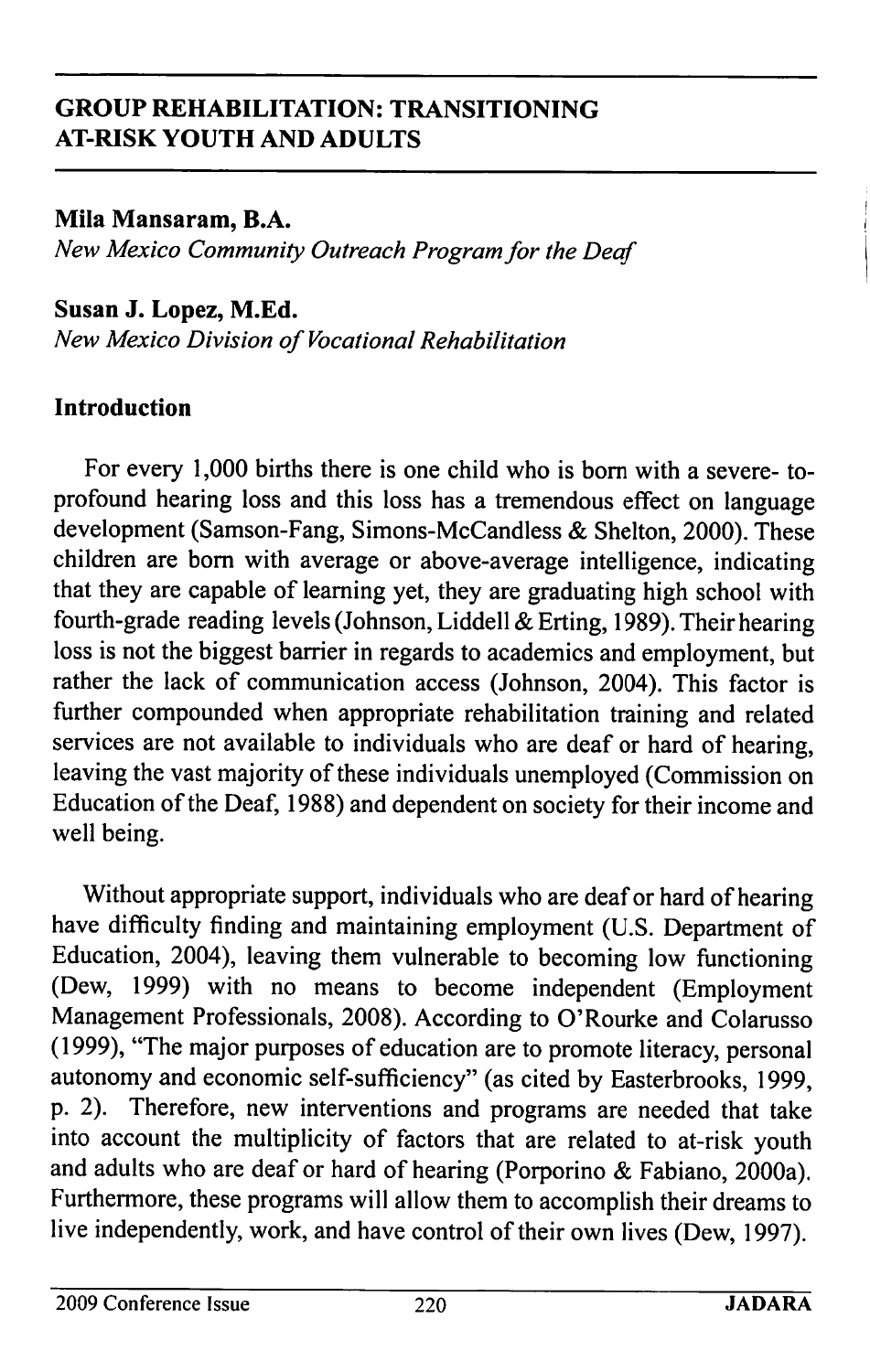#### Deafness and Identity

The term *handicapped* used to describe deafness, assumes and denotes that people who are deaf are not normal, and are at a disadvantage with a deficit in need of repair (Skliar & Quadros, 2004). Deafness is seen as a difference from the perspective of a person who can hear normally who then limits opportunities for those based on their inability to hear (Skliar-Quadros, 2004). Recognizing an individual who is deaf or hard of hearing as different but able implies an understanding of the auditory loss and its impact on perception via a visual as opposed to auditory medium (Skliar-Quadros, 2004). This understanding can lead to implementation of programs that not only address needed cognitive and soft skills to find and maintain employment, but also to develop self-identity, which encompasses culture and language that will allow deaf clients to think and speak for themselves (Skliar & Quadros, 2004). Skliar & Quadros (2004) indicated that the problems faced by these individuals are that those who can hear are unable to accept and come to terms with the hearing loss.

### Employment

Johnson (2004) found that the Northern California Center on Deafness indicated that 90% of individuals who are deaf are underemployed (Siegel, 2000). Arum and Beattie (2000) stated that jobs requiring a higher level of skill continue to increase due to technological advances, requiring persons with higher education, more so than before. In addition, the U.S. Bureau of Labor Statistics (2006-2016) indicates that additional job openings will increase in network systems and data communications fields by 53%, personal and home care aides by 50%, medical assistants by 35%, social and human service assistants by 33 % and mental health counselors by 30%. By looking at these labor market trends, one can see that it will directly impact individuals who are deaf and hard of hearing who graduated with a 4<sup>th</sup> grade reading education (Johnson, 2004). These statistics are staggering, making it difficult to believe or accept that individuals who are deaf or hard of hearing continue to turn a blind eye to this reality. Furthermore, these statistics suggest that current and future job market trends will require vocational and college education in order to be competitive (U.S. Bureau of Labor Statistics, 2006-16).

Soft skills are the non-technical skills, abilities, and traits that workers need to function in a specific employment environment (Working in New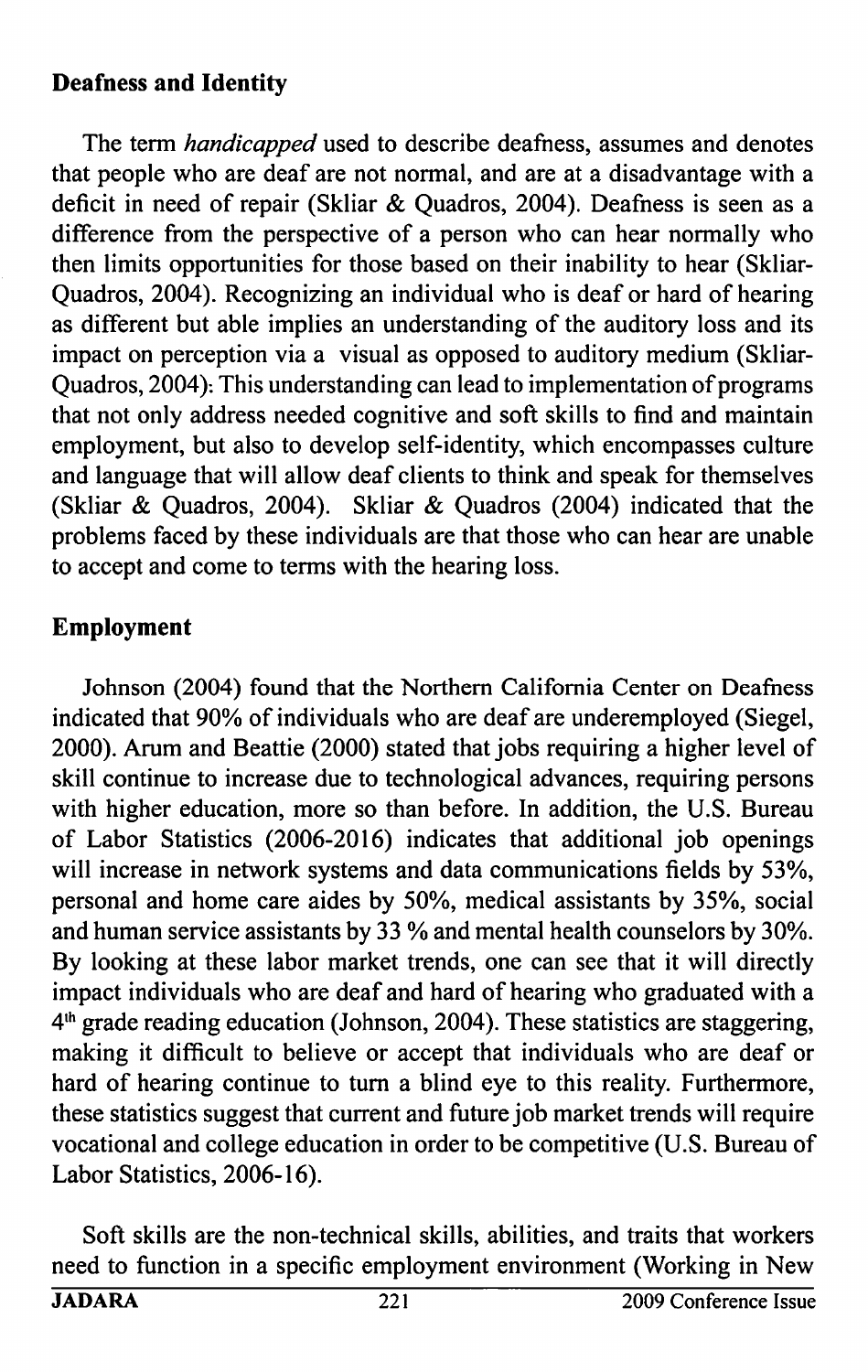Mexico, 2006). They include our sets of workplace competencies, which include problem solving and other cognitive skills (Conrad & Leigh, 1999). According to Work in New Mexico (2006), a set of soft-skill clusters known as "Skills for Life," have been identified for all New Mexicans in the work force to acquire in order to be productive members of society. Work in New Mexico (2006) also recommends that the ability to value one's self and the communities of which one is part of, the knowledge to make moral and ethical decisions, and to act in a socially responsible manner are very significant for one to have in order for one to be successful not only at work but, also in one's life span.

## Communication and Language

Individuals who are deaf or hard of hearing do not have the same language input as those who can hear normally; thus, they miss out on a great deal of information while interacting with their families, which is an important part of learning and language development (Erting & Pfau, 1997). Lack of audibly accessible input may lead to an inability to make sense of the world around them (Erting & Pfau, 1997). Cummins (1980) stated that accessible communication is needed to promote the acquisition of critical abstract thinking, problem solving and learning new information. "Without communication an individual cannot become an effective and productive adult and an informed citizen in our democracy" (Siegel, 2002, p. 1). Language is the primary means by which people communicate their thoughts, feelings and ideas with others (Lessow-Hurley, 2000) and can be influenced by culture (de Valenzuela & Niccolai, 2004). When interaction and conversation is person  $-$  centered, learning is more effective (de Valenzuela & Niccolai, 2004) may lead to the ability to think critically, abstractly reason, solve problems and learning new information, all of which are important according to Working in New Mexico (2006).

# Risk Factors

Many individuals who are deaf and hard of hearing may not have had the opportunity to learn the needed cognitive and soft skills while attending public school and since graduating from high school (COED, 1988). More importantly, without having learned crucial cognitive and soft skills, such youth and adults may demonstrate at-risk traits, attitudes and behaviors that can contribute to leading poor quality lives (Porporino & Fabiano, 2000a). In addition, such affected individuals may also have secondary or tertiary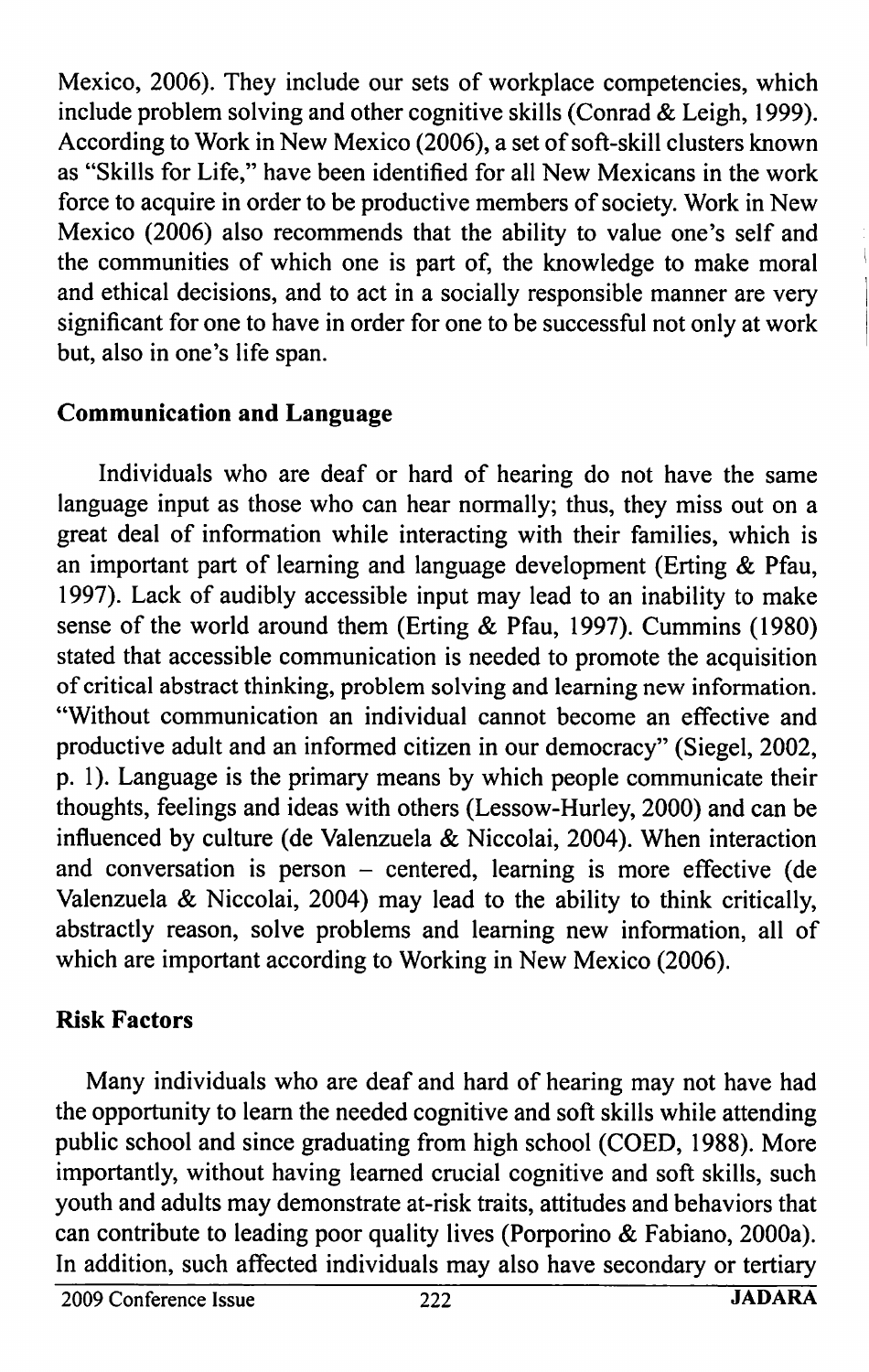disabilities like learning disabilities, (Cook, Graham, & Razzano, 1993) and mental and emotional challenges, all of which impact the development of language performance, psychological and social development, and vocational opportunities (Dew, 1999). Furthermore, it may also take an average of three to five times longer for a person who is deaf to learn when compared to a hearing person. Consequently, many are not able to learn in a typical classroom setting. Ultimately, these individuals may fall through the cracks by becoming disadvantaged and chronically unemployed (Banks, 2005). The goal of the proposed curriculum is to target the risk factors by building cognitive and soft skills that may be lacking or underdeveloped in youth and adults who are deaf and hard of hearing so that they are able to prepare for competitive employment while being empowered to lead productive and independent lives (Goldstein & McGinnis, 1997).

## Group Rehabilitation and Curriculum

Employers have reported that employee job loss is directly related to employees lacking soft skills, which are key to succeeding in the workplace (Leigh, et al, 1999). Problems with interpersonal and other cognitive skills are also a major barrier to employment that employers cannot address on their own (Welfare to Work partnership, 2000). The group rehabilitation movement has been progressing within North America (Goldstein & McGinnis 1997) as a promising and effective intervention for individuals who are deaf and hard of hearing (Goldstein & McGinnis). Its main function is to combine the use of various non-traditional instructional techniques to teach individuals cognitive, soft skills and other crucial 'skills for Life' (Work in New Mexico, 2006). Our program, known as Teaching Thinking and Learning by Doing is the direct result of a dedicated collaboration between the New Mexico Community Outreach Program for the Deaf, New Mexico Division of Vocational Rehabilitation, and Quota International of Albuquerque. This innovative curriculum design was adapted and developed to respond to the vocational, language, and cultural issues and needs of atrisk youth and adults who are deaf and hard of hearing.

The "Teaching Thinking and Learning by Doing" curriculum design elaborates on what employers and the U.S. Department of Labor have identified as needed skills for competitive employment. The program is cognitive-skills based and has been applied extensively as a rehabilitation intervention with a variety ofpopulations in both institutional and communitybased settings, as well as in a number of different countries (Porporino &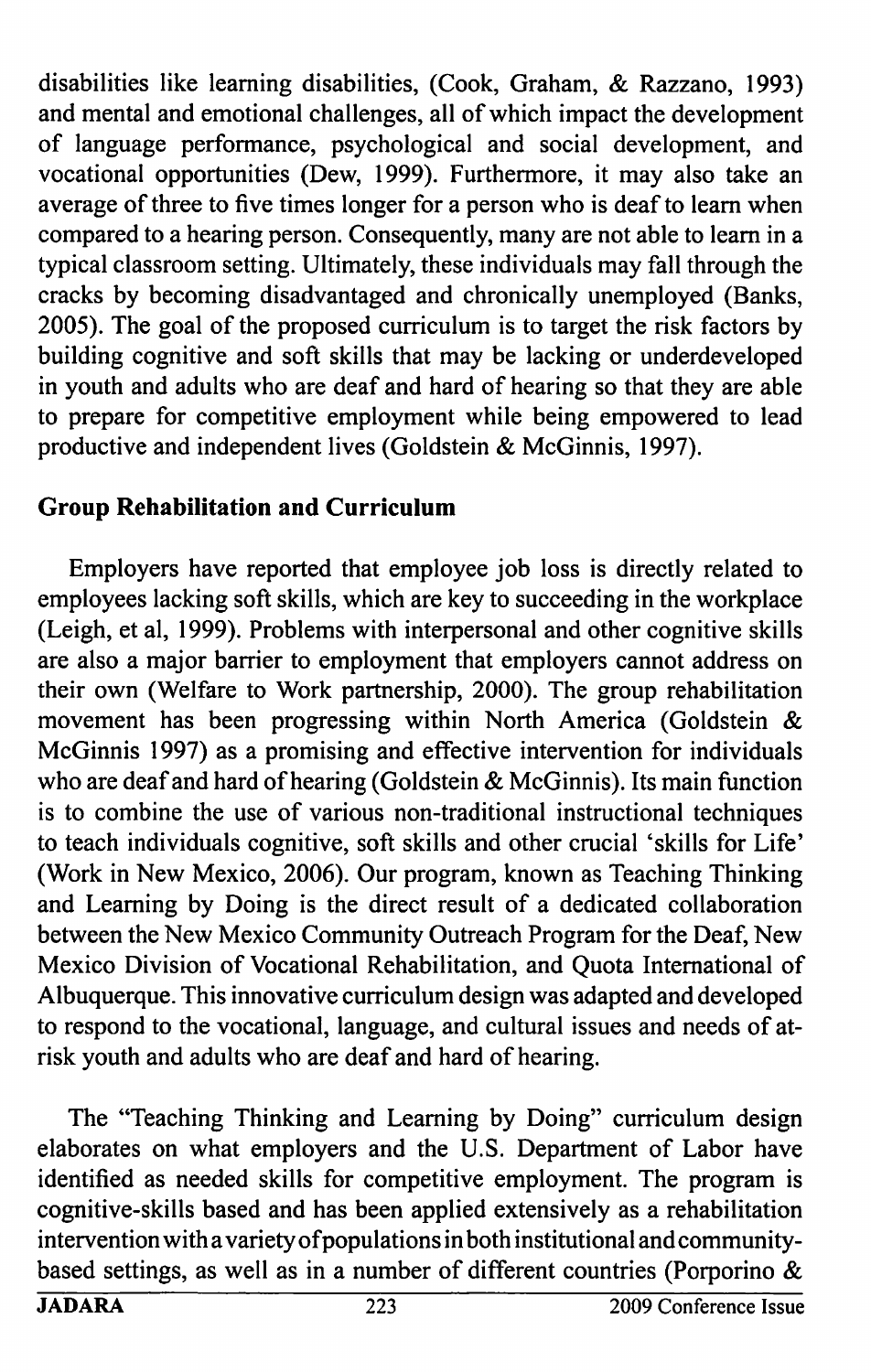Fabiano, 2000a). Cognitive skills are the skills we use to think such as social perspective taking and social, interpersonal problem-solving, selfcontrol, critical reasoning, and value reasoning skills (Porporino & Fabiano, 2000b). These critical skills are personal qualities and characteristics of an individual that are acquired through learning, education, experience, and represent a person's strengths and personality (Jacowski, 2008).

It is a known fact that thinking guides all action and behavior, but if thinking skills are limited and faulty, then so is the potential for the individual's ability to change in order to meet the requirements of employment and/ or postsecondary education (Poporino & Fabiano, 2000a). According to Porporino and Fabiano (2000a), individuals who are deaf and hard of hearing, and who lack cognitive skills can be impulsive in their thinking and lack self control because they do not understand the benefits of stopping to think before acting (Porporino & Fabiano, 2000a). They need to learn how to reason abstractly and solve interpersonal problems by weighing solutions and consequences to make better-informed decisions (Porporino & Fabiano, 2000a). Another cognitive skill that they have difficulty with is social perspective taking; young adults who are deaf or hard of hearing have a tendency be egocentric in their thinking, which makes them unable to consider thoughts and feelings of others (Porporino & Fabiano, 2000a). Thus, their inability to think critically affects their ability to analyze information so that they easily jump to conclusions (Porporino & Fabiano, 2000a).

According to Porporino and Fabiano (2000a), lacking one or more of the above stated cognitive skills make them susceptible to repeated terminations from their jobs, and they continually blame others for their problems at work, in turn creating repeated conflicts with their co-workers and employers (Employment Management Professionals, 1989). These negative behaviors and attitudes have trapped them in a lifestyle of unemployment with ongoing series of employment failures (Employment Management Professionals, 1989). Porporino and Fabiano (2000a) further express that, "...in method of delivery, an educational approach has been shown to be most effective, where clients are 'coached'. To learn and releam, and where they become aware of their thinking biases through structured exercise and practice" (p. 20). The Teaching Thinking and Learning by Doing curriculum is infused with innovative skill-building training and teaching methodology that demonstrates examples of positive skill-building behaviors with opportunities to rehearse what they have learned, encouraging them to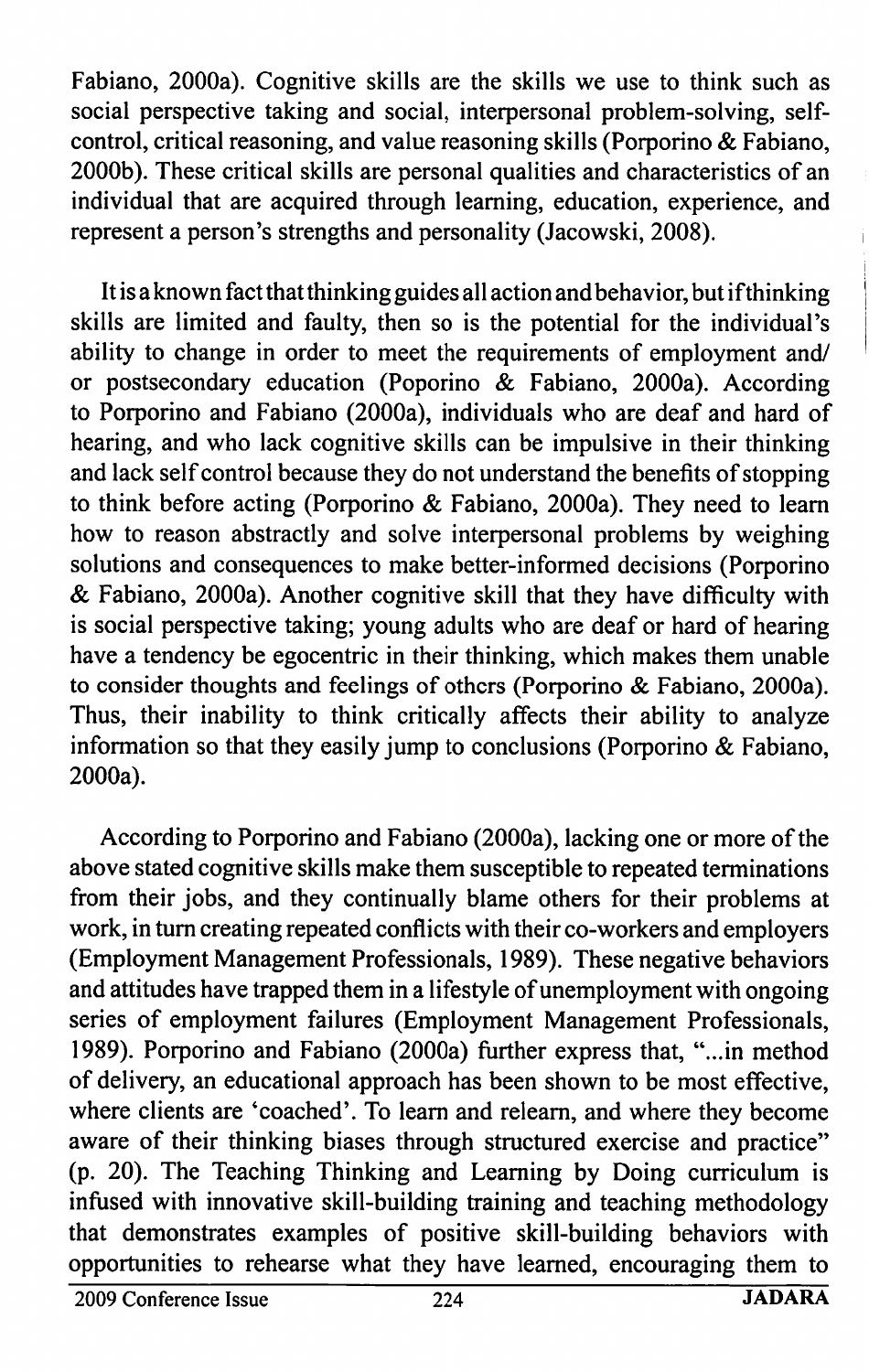utilize a new sets of skills in both work and their daily lives (Goldstein & McGinnis, 1997). Opportunities to understand and learn, and be motivated to change will affect their ability to apply a good work ethic that employers are looking for in the people they hire (Porporino & Fabiano, 2000a).

Porporino and Fabinao (2000a) further stressed the importance of making sure that training is "not through discussion, lectures, or confrontation. Cognitive skills training leads to cognitive restructuring but, it is the person, over time and with support from facilitator "coach", who chooses to restructure, reorient, and reffame their thinking". When done appropriately, cognitive skills training can truly motivate and generalize sustained change (p. 20).

## Conclusion: Breaking the Cycle of Failure & Anticipated Outcomes

In conclusion, a group rehabilitation program such as. Teaching Thinking and Learning by Doing for at-risk youth and adults who are deaf and hard of hearing clearly needs to be person-centered and taught by skilled professionals in the language that is most accessible to the participant (Position Paper, 2004). Communication access must be determined by the individual who is deaf and/or hard of hearing (Position paper, 2004). In addition, a multi-agency coordination and collaboration is highly recommended and encouraged so that all available resources in the community are used. Successful individuals who are deaf or hard of hearing can communicate ideas and concepts, while serving as role models (Position Paper, 2004). We have learned over the years that individuals who are deaf and hard of hearing need the chance to believe they have more control over their own lives, and can create and affect change. As a result, they are empowered to move forward in their lives (Miller & Rollnick, 2002) toward meaningful employment opportunities (Employment Management Professionals, 1989). For young adults who are considered at-risk, life can not only hold more potential and hope, but can start to hold a new beginning where they can have a job and an income (Position Paper, 2004). Thus, the program will allow them to have a real future moving from service users to tax payers (Employment Management Professionals, 1989).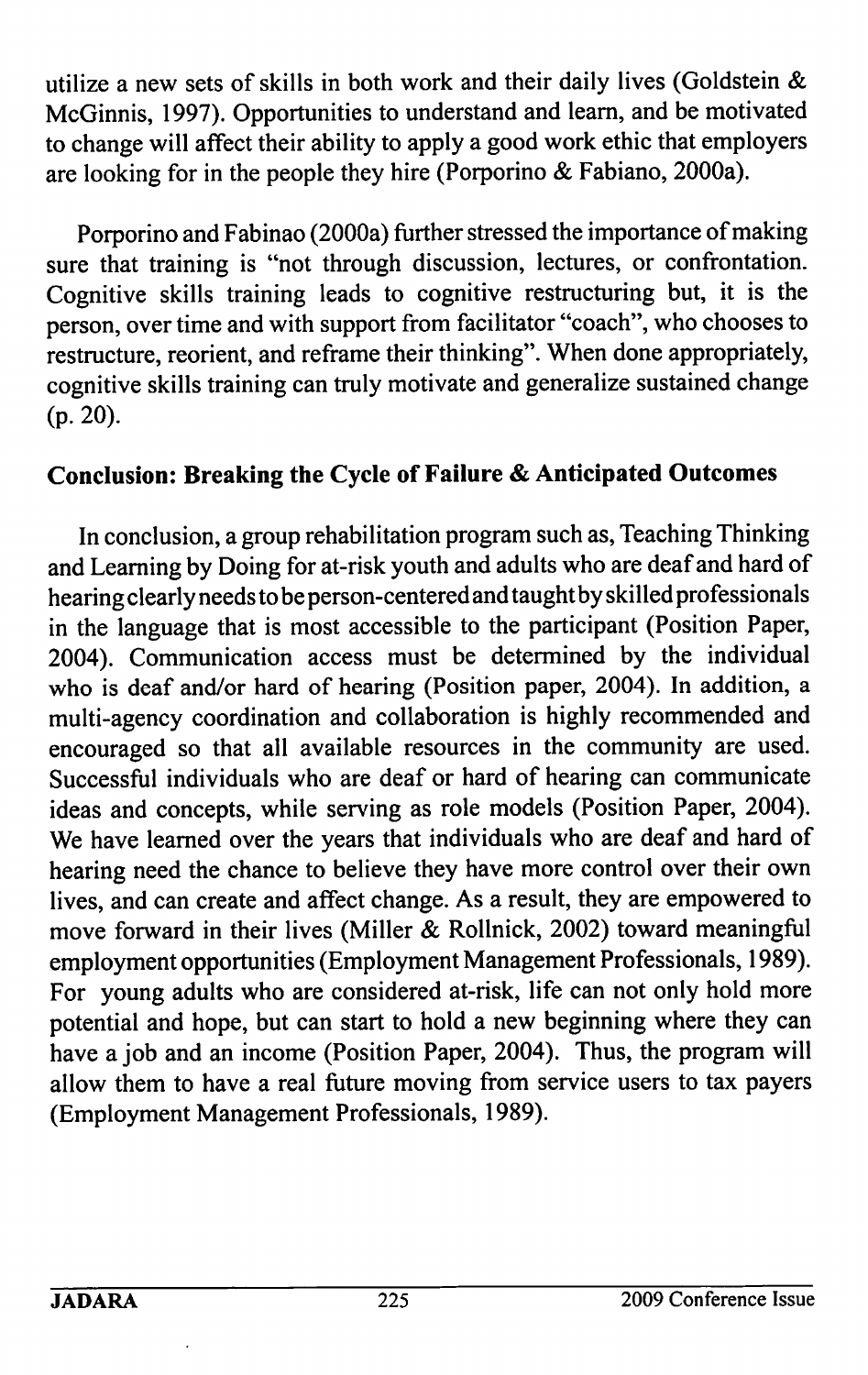Mila Mansaram NM Community Outreach Program for the Deaf 10601 Lomas NE #112 Albuquerque, NM 87112 milam@swcp. com

Susan J. Lopez NM Division of Vocational Rehabilitation 5301 Central Avenue NE Albuquerque, NM87108 susanl. lopez@state. nm. us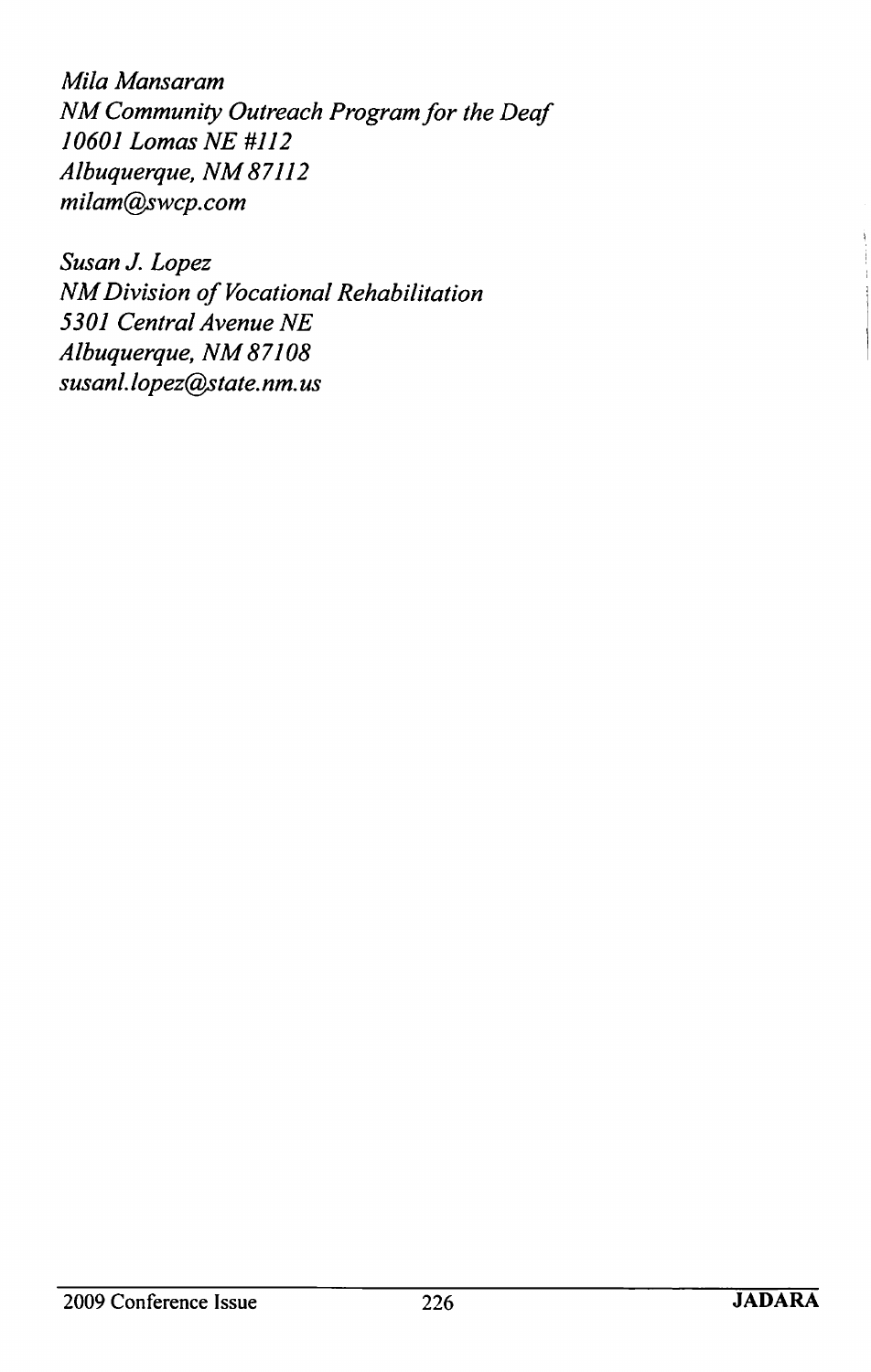#### References

- Arum, R., & Beattie, I. R. (2000). The structure of schooling: Readings in the sociology of education. Boston: McGraw Hill.
- Banks, C., (2005). Teacher excellence in general and deaf education. Unpublished manuscript. The Valdosta State University, Valdosta, Georgia.
- Bowe, F. G. (2002). Enhancing reading ability to prevent students from becoming "low functioning deaf" as adults. American Annals of the Deaf,  $147(5)$ , 22-27.
- Commission on Education of the Deaf (1988). Superintendent of Documents, Congressional Sales Office. Washington, DC: U.S. Government Printing Office.
- Conrad, C. & Leigh, W. A., (1999). Soft skills: A bridge or barrier to employment. Focus, Vol. 27 No. 1. Retrieved December 2, 2000 from http://www.jointcenter.org
- Cook, J. A., Graham, K., & Razzano, L. A. (1993). Psychosocial rehabilitation of deaf persons: A multivariate of residential outcomes. Rehabilitation Psychology, 38 (4). 261-274.
- Cummins, J. (1980). The entry and exit fallacy in bilingual education. NABE: National Association for Bilingual Education, 4(3), 25-60.
- de Valenzuela, J. S. & Niccolai, S. L. (2004). Language development in culturally and linguistically diverse students with special education needs. In L. Baca & H. Cervantes (Eds.), The bilingual special education interface (4th ed., pp. 124-161). Upper Saddle River, NJ: Merrill.
- Dew, D. W. (Ed.). (1999). Serving individuals who are low-functioning deaf: Report of the Twenty-Fifth Institute on Rehabilitation issues. George Washington University, Washington D.C.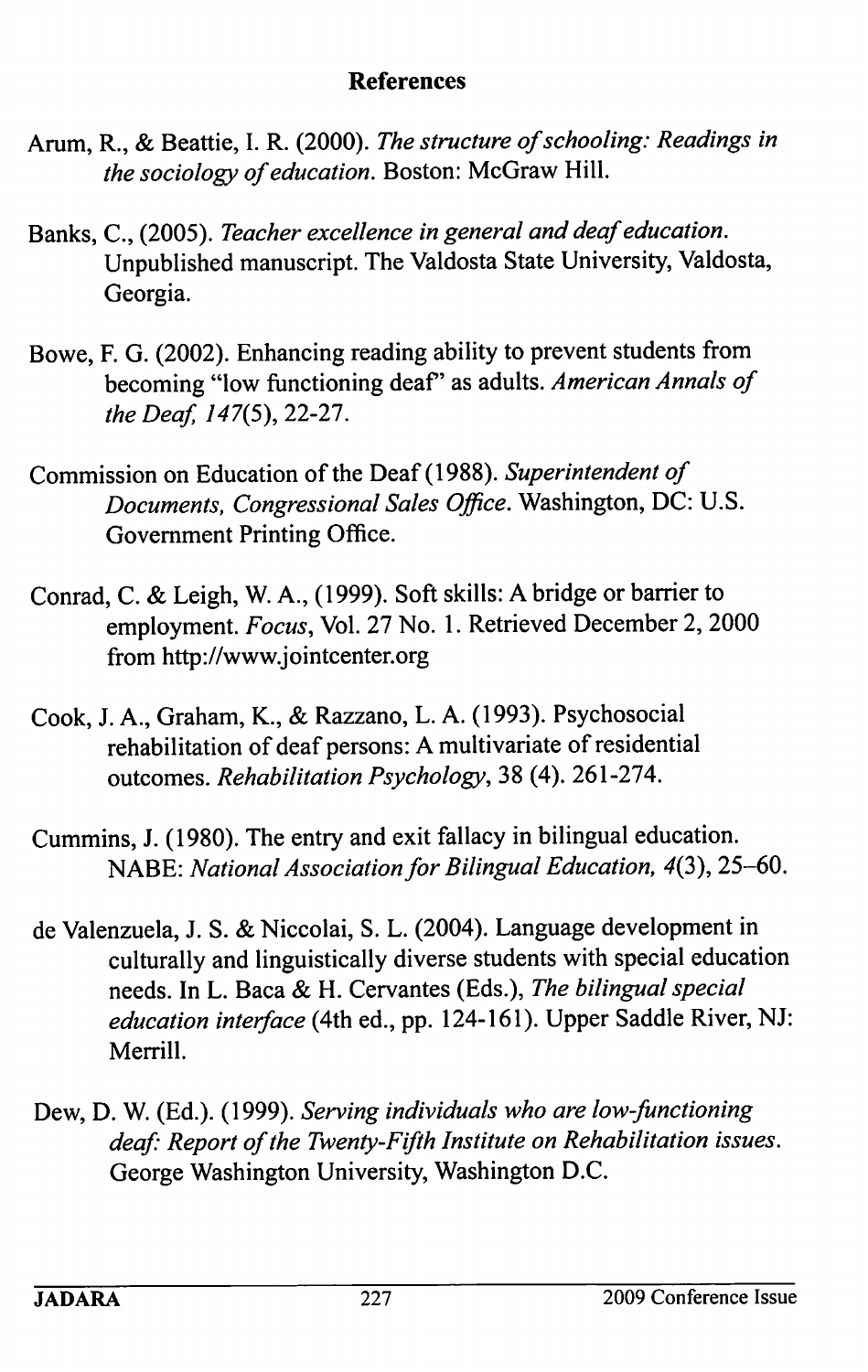- Employment Management Professionals Inc. (1989). Rethinking unemployment workshop information: A non-traditional approach to unemployment issues. Retrieved December 15, 2008 from http://www.employmentoutcomes.com
- Easterbrooks, S. (1999). Improving practices for students with hearing impairments. Exceptional Children, 65, 537-554.
- Erting, L., & Pfau, J. (1997). Becoming bilingual: Facilitating English literacy development using ASL in preschool. Washington, D.C.: Gallaudet Press.
- Goldstein, A. P., & McGinnis, E. (1997). Skillstreaming the adolescent: New strategies and perspectives for teaching prosocial Skills. Champaign, IL: Research Press.
- Jacowski, T. (2009). How to use your soft skills to your advantage. Retrieved May 3, 2009 from http://www.ezinearticles.com
- Johnson, H. (2004). U.S. Deaf education teacher preparation programs: A look at the present and a vision for the future. American Annuals of the Deaf, 149(2), 75-91.
- Johnson, R. E., Lidell, S. K., & Erting, C. J. (1989). Unlocking the curriculum: Principles for achieving access in deaf education. Washington, DC: Gallaudet Research Institute.
- Leigh, W. A., Lee D. H., & Lindquist M.A. (1999). Soft skills training: An annotated guide to selected programs. Washington D.C.: Joint Center.
- Lessow-Hurley, J. (2000). Meeting the needs of second language learners: An educator's guide. Association for Supervision and Curriculum Development: Alexandria, VA.
- Milller, W. R. & Rollnick, S. (2002). Motivational interviewing: Preparing people for change. New York: Guilford Press.
- O'Rourke, C., & Colarusso, R. (1999). Special education for all teachers. Mishawaka, IN: Hunt Publishing.